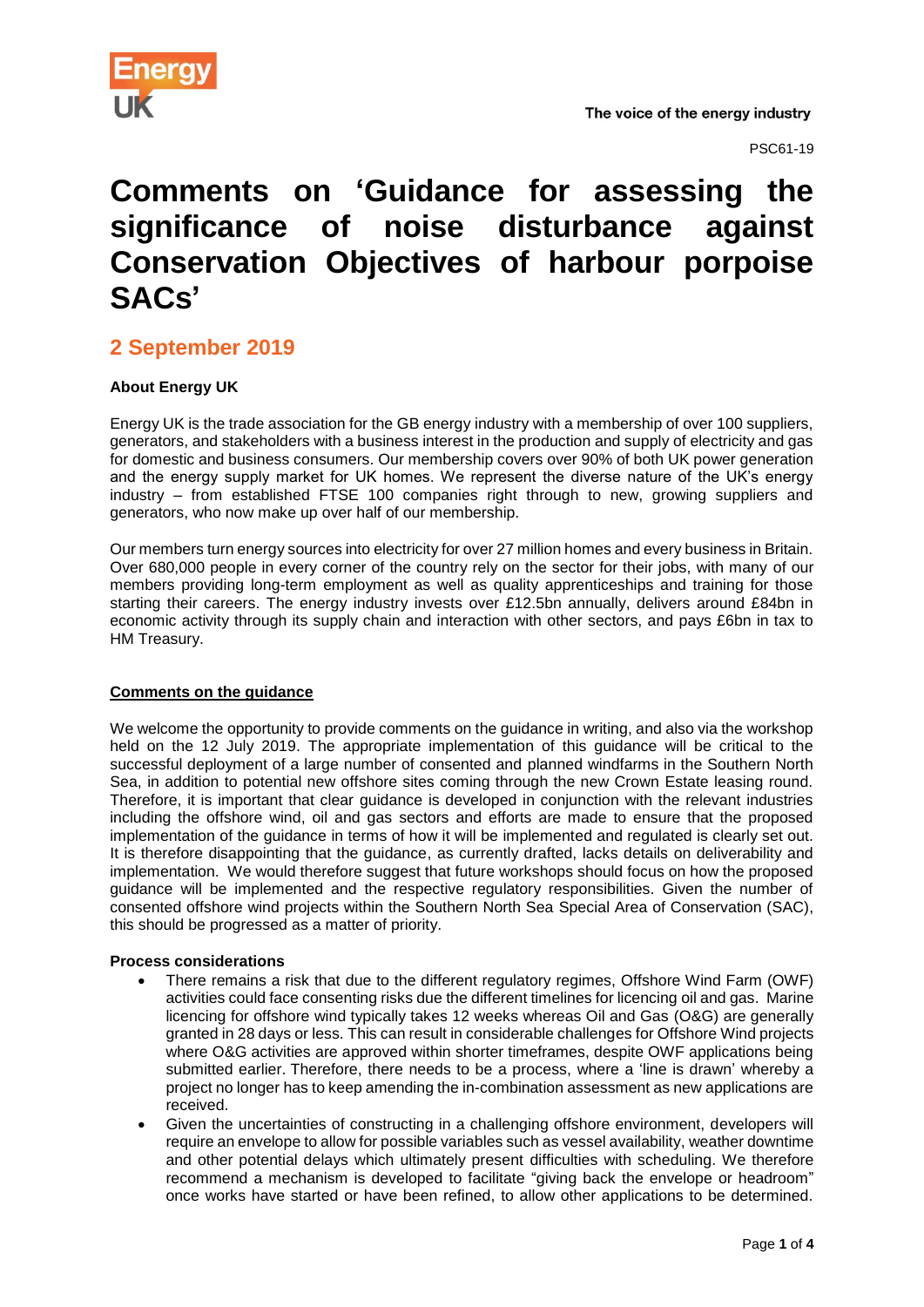However, it is important that the project giving back "headroom" should not need to then reconsider their cumulative assessment for any subsequent applications.

 It is also important to understand what would happen in the situation whereby if one project carries out an activity that exceeds the noise thresholds. There would be serious implications if all projects have to stop as a result of an exceedance.

#### *Adaptative Management*

- The approach recommended by the Statutory Nature Conservation Bodies (SNCBs) aims to encourage best practice mitigation for noise reduction and is intended to be adaptive (i.e. can be updated as new evidence becomes available through monitoring).
- Although this adaptive approach to mitigation would be appropriate and welcomed in order to allow changes as new evidence becomes available, adaptive management needs to be carefully considered if a project is in, or approaching, construction as it may not necessarily be possible to adapt at that point (i.e. if a Marine Mammal Monitoring Programme (MMMP) is signed off and then the advice changes). It will be very important for all parties to understand at what point a "line has been drawn", and no further changes can be made. It would be useful to understand the platform for this and process (e.g. is there a set period for review, is there provision somewhere for standardising data or specifying need/format?).
- Developers will have foundations piling programmes at least two or more ahead of piling and a potential requirement to amend that programme at a later date is a significant issue as there is often very limited option to amend without cost implications.
- Developers would also need clarification that those with approved plans or projects (i.e. those in, or prior to, construction with all pre-construction documents signed off and contracts placed) would not be required to retrospectively reassess in light of any new evidence and how this would be managed.
- Adaptative management should also be supported by relevant strategic monitoring undertaken by regulators as part of the management of the sites. If developers are required to undertake monitoring (e.g. marine mammal monitoring or underwater noise monitoring), objectives of the monitoring could be considered in relation to the ongoing strategic monitoring undertaken by regulators.

#### **Roles and responsibilities**

- The implementation of this guidance and clarity on the relevant regulatory processes is key to delivering the desired conservation benefits of SAC designation whilst managing the potential risks to industry. Clear leadership from Government is required to manage this.
- At present the Guidance is badged as SNCB guidance and is unclear whether this guidance is supported by the MMO and BEIS, as the key regulators. As both of these organisations are currently working through the issues raised by stakeholders on many aspects included within the draft guidance as part of the Review of Consents (RoC) and the Site Integrity Plan (SIP) wording finalisation, it would be useful if their input to the document could be confirmed. In addition, it may be appropriate that the draft guidance is not finalised until these key legislative processes are completed and the outcomes clear.
- There would also need to be clarity on requirements for underwater noise modelling techniques as it is understood that there is considerable variability in models used and thus outputs. The feasibility of assessing multiple noisy activities (e.g. two piling events) and how the parameters are set up for this modelling would need to be considered carefully both within a wind farm and also for cumulative effects of other wind farms. Work is needed to ensure that a clear approach is agreed and communicated to industry and stakeholders.
- The guidance sets out the proposed approach for a two-stage process: i.e. HRA as part of the application and then again under the Deemed Marine Licence (DML) condition which will include any changes/refinements based on what is known about the project design at that stage (which is consistent with the approach taken under the ongoing RoC for the Southern North Sea SCI/cSAC. We understand from the MMO and BEIS that this is expected to be finalised in the coming weeks and we are aware that consultation comments on the draft Habitats Regulations Assessment (HRA) are being reviewed. It would therefore be useful to understand if the conclusion of the RoC will result in any changes to the guidance or regulatory process, at the earliest possible point.
- Similarly, the final wording on the proposed SIP marine licence condition that would require further assessment immediately preceding the start of activities likely to result in a significant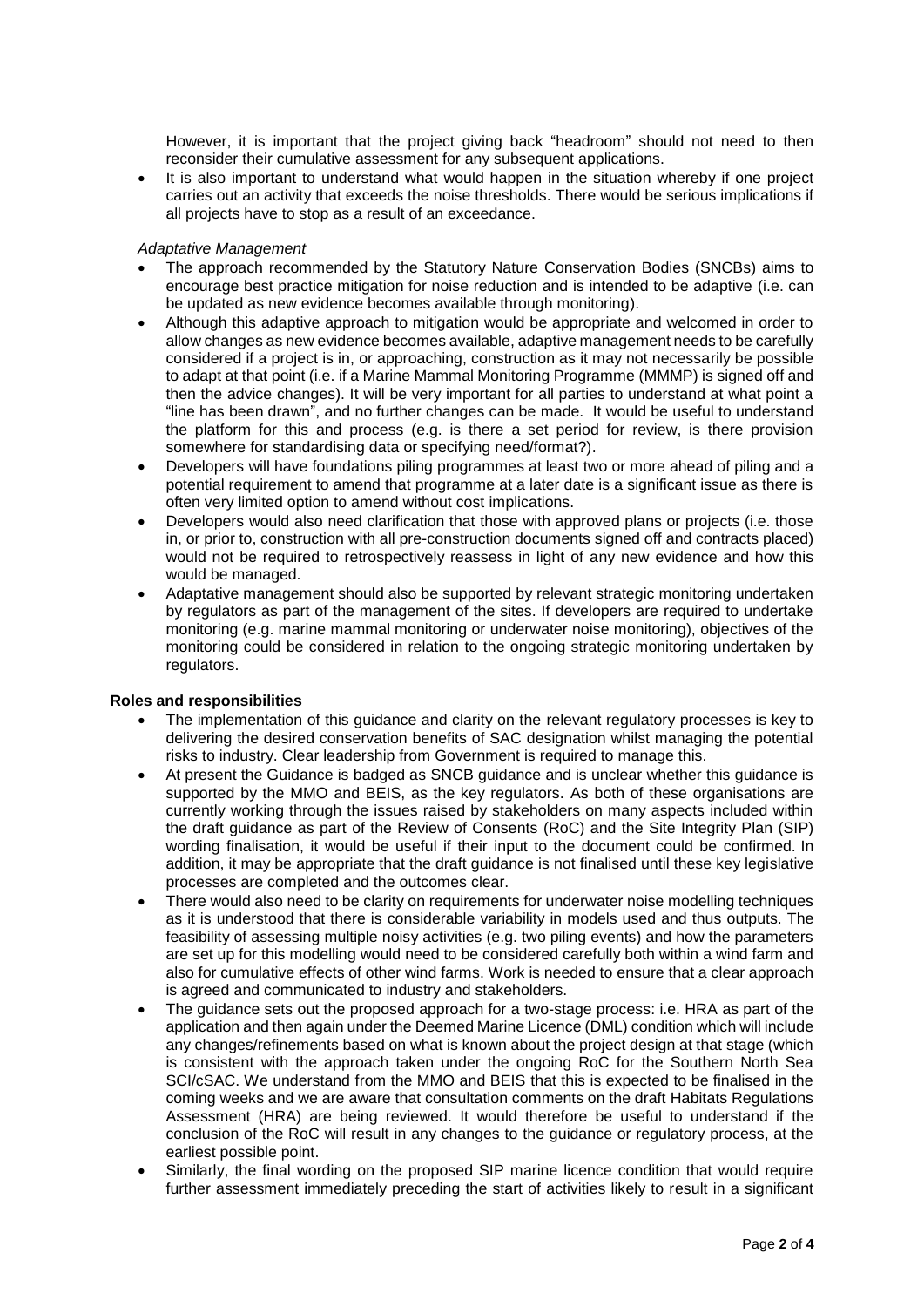effect on the integrity of a SAC, is still being considered by the MMO following consultation responses received. Again, a clear steer on any changes as a result of this would be welcome.

- As set out above, for application regimes with different regulators, a process needs to be in place whereby a 'line is drawn' and a project no longer has to keep amending its in combination assessment as it produces significant uncertainty and schedule risk for (and therefore disadvantages) projects that may have a longer lead time to obtaining consents.
- The guidance does not reflect the ability of industry to commit to timescales/design at the time of HRA. During updates developers can only use publicly-available information on other activities and up to date information from other industries is not always easy to access. In this respect, we would also welcome clarity on a possible tool for cross-sector notification.
- The guidance suggests that if a plan or project has been consented which could cause noise disturbance up to the allowable maximum daily threshold, then no other noise disturbance should be allowed to take place unless they can be scheduled to occur during days when no other noisy activities are occurring, whilst also ensuring the seasonal threshold is not exceeded. It would be valuable to have sight of information on how activities from other sectors / noise emitters (such as O&G) will be controlled and monitored to ensure this.
- The guidance notes that industries with relevant plans or projects requiring HRA should be encouraged to contribute to evidence gathering to inform such evaluations. It would beneficial to understand how this will be achieved.
- The guidance recommends that careful planning is required within the HRA process to ensure that the threshold of 20% is not exceeded – it is important to note that this is actually via the Department of Marine Licencing rather than planning and would need to be associated with the marine licence condition control. It is therefore vital that information on how the MMO intend to manage this from a regulatory perspective is made available.

#### *Managing cumulative effects*

- There is still a lack of clarity on how the decision-making process will apply on two parallel applications/projects for the MMO to determine.
- Conditions which require the management of cumulative effects of projects or activities during construction requires careful consideration. The draft guidance refers to the monitoring of the daily threshold in real-time by industry or regulators. This would be extremely difficult to manage and therefore should be reconsidered. The issues that could arise from any restrictions based on the daily threshold need to be fully understood.
- In the example provided in section 3.3: "*Alternatively, in the summer area there could be two distant pile driving events (as in Figure 1A) or two adjacent/concurrent events plus one distant event (as in Figure 1B) for approximately half (91 days) of the summer season but with no further impulsive noise generated for the remaining 91 days*". We would welcome clarification as to whether this means that any other activity within the area is prohibited and how will this be managed and monitored.
- The draft guidance identifies that "*careful planning through the HRA process is essential. For example, if a plan or project has been consented which could cause noise disturbance up to the allowable maximum daily threshold, then no other noise disturbance should be allowed to take place unless they can be scheduled to occur during days when no other noisy activities are occurring, whilst also ensuring the seasonal threshold is not exceeded*". Within a project, it would potentially be feasible to manage noisy activities (both piling and geophysical activities) and float could be included for any delays in activities.
- However, where cumulative effects may arise from adjacent projects, there could be significant implications to both projects. This would require careful collaboration between projects in order to manage the noisy activities, and float included for delays. If there were delays outside those expected then this could lead to serious implications to both projects in terms of costs and programme. There may also be other projects in the vicinity that could result in noisy activities unknown at the time of planning to the individual projects. How do the regulators consider that this could be managed given the potential issues that could arise?
- We also note that suggestions made for undertaking works outside of key sensitive periods also need to consider the specifics of the proposed activity. For example, conducting UXO detonation activities outside of sensitive periods may not be feasible given the tight weather windows that UXO can be safely undertaken from a Health and Safety perspective.